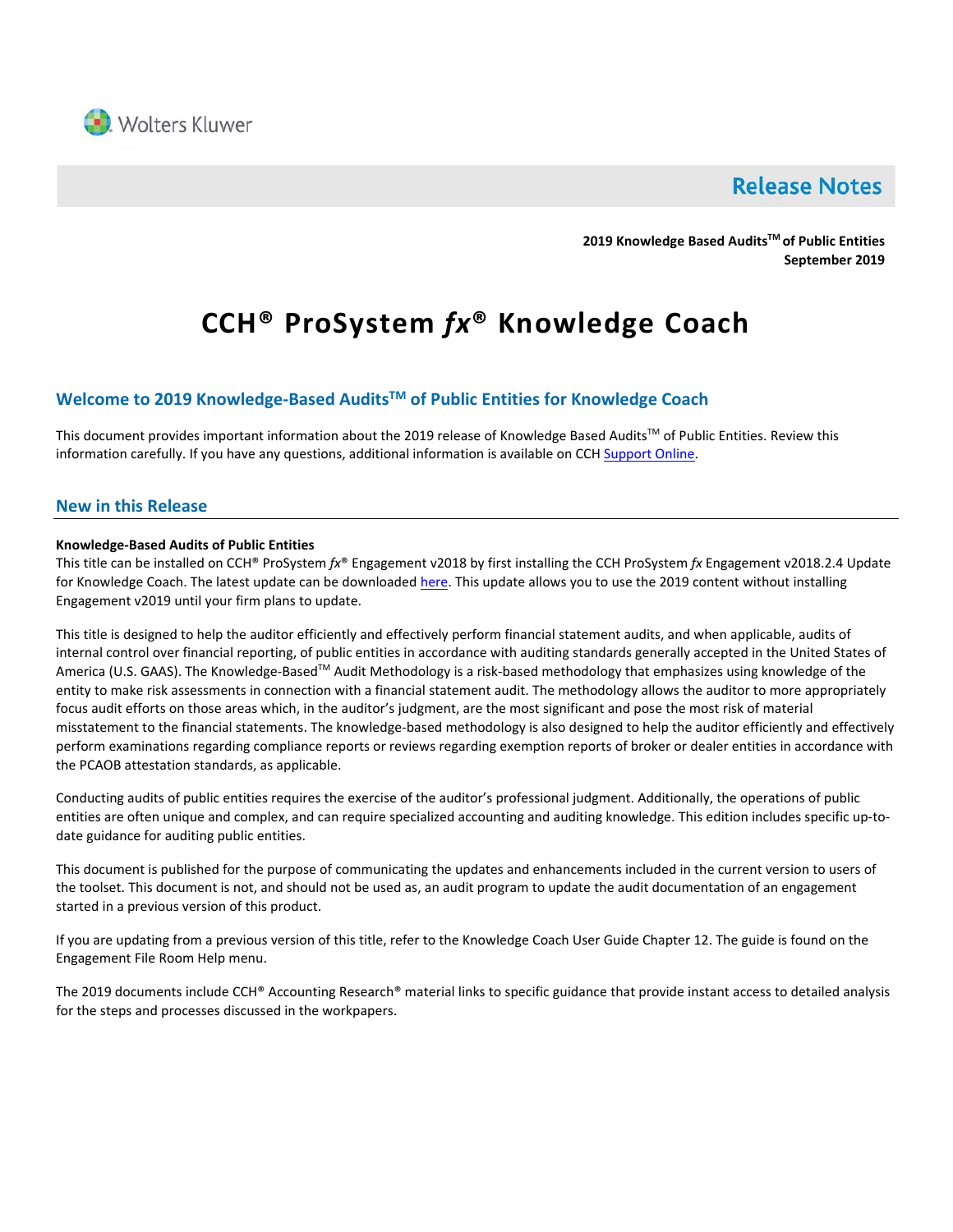#### **2019 Edition of Knowledge-Based Audits of Public Entities**

This edition features numerous enhancements, including:

• Combining complex and noncomplex forms (KBA-201N, KBA-302N, and KBA-401N) giving the auditor the option to memo or complete the detailed table for each section based on tailoring.

**Roll Forward Note**: If you have used a noncomplex document in your prior engagement, before rolling that file forward, you must add the complex document to your engagement binder to retain the data from the noncomplex document. Remove these workpapers from the prior year binder after you have rolled the binder forward.

If your binder has already been finalized and you don't want to unfinalize the binder to insert the complex document before you roll forward from the 2018 version, you can make a copy of your finalized binder, insert the applicable complex documents, and then roll forward the copied binder to the 2019 title version. After roll forward, remember to delete the copied prior year binder from your file room. Doing this will retain the data in the 2019 combined versions.

Alternatively, copy and paste the data from the noncomplex document from the prior year binder after you roll forward to the current combined versions. The noncomplex document rolls forward as an obsolete workpaper with no data and must be removed after you have rolled forward your binder. Refer to your prior year binder for data in the noncomplex document.

For the Update Knowledge Coach Content option, insert the complex version of the workpaper prior to updating; this will retain information from the now obsolete noncomplex version. We recommend publishing the noncomplex versions prior to selecting the Update Knowledge Coach Content option so you have access to the data after updating, as the noncomplex version will be obsolete.

• Removing AUD-910 Audit Program: Broker or Dealer Additional Procedures. All steps in this workpaper are moved to AUD-802A, AUD-811, and AUD-813.

#### **Roll Forward Notes**:

- Steps from AUD-910 are retained on roll forward into the programs noted above. If these programs were not inserted into the prior year binder on roll forward, insert them immediately after rolling your binder forward. Doing so ensures that these steps are retained.
- The findings and risk modification tables are retained in AUD-802A. This ensures that any findings from the prior AUD-910 workpaper are retained on roll forward and the flows to KBA-102 or 103 are also retained.

If you haven't inserted AUD-802A in the prior year binder, immediately insert this program after rolling forward so that data can be retained. If this audit area is not relevant for 2019, then, after you've inserted it, copy and paste any relevant data, such as findings or risk modifications, into another AUD-800 series workpaper that is relevant.

- AUD-910 will become obsolete after rolling forward and will need to be removed from the binder.
- Adding new KBA-413 Understanding Activity-Level Controls: Broker-Dealer Transactions.
- Adding new industry-specific disclosures regarding Broker-Dealers in KBA-901 Financial Statement Disclosure Checklist.
- Streamlining entity information from KBA-302 Understanding the Entity and Its Environment by removing Section I. This information is available in KBA-200 Entity Information and Background.
- Adding flow of columns "Nature of Other Services" and "Firm Personnel Overseeing the Service" from KBA-101 Overall Audit Strategy to AID-201 Non Attest Services Independence Checklist.
- Adding table "Prior Year Substantive Matters and Significant Findings" to KBA-102 Engagement Completion Document. This table is only user entry and is available if you would like to document prior year matters or findings.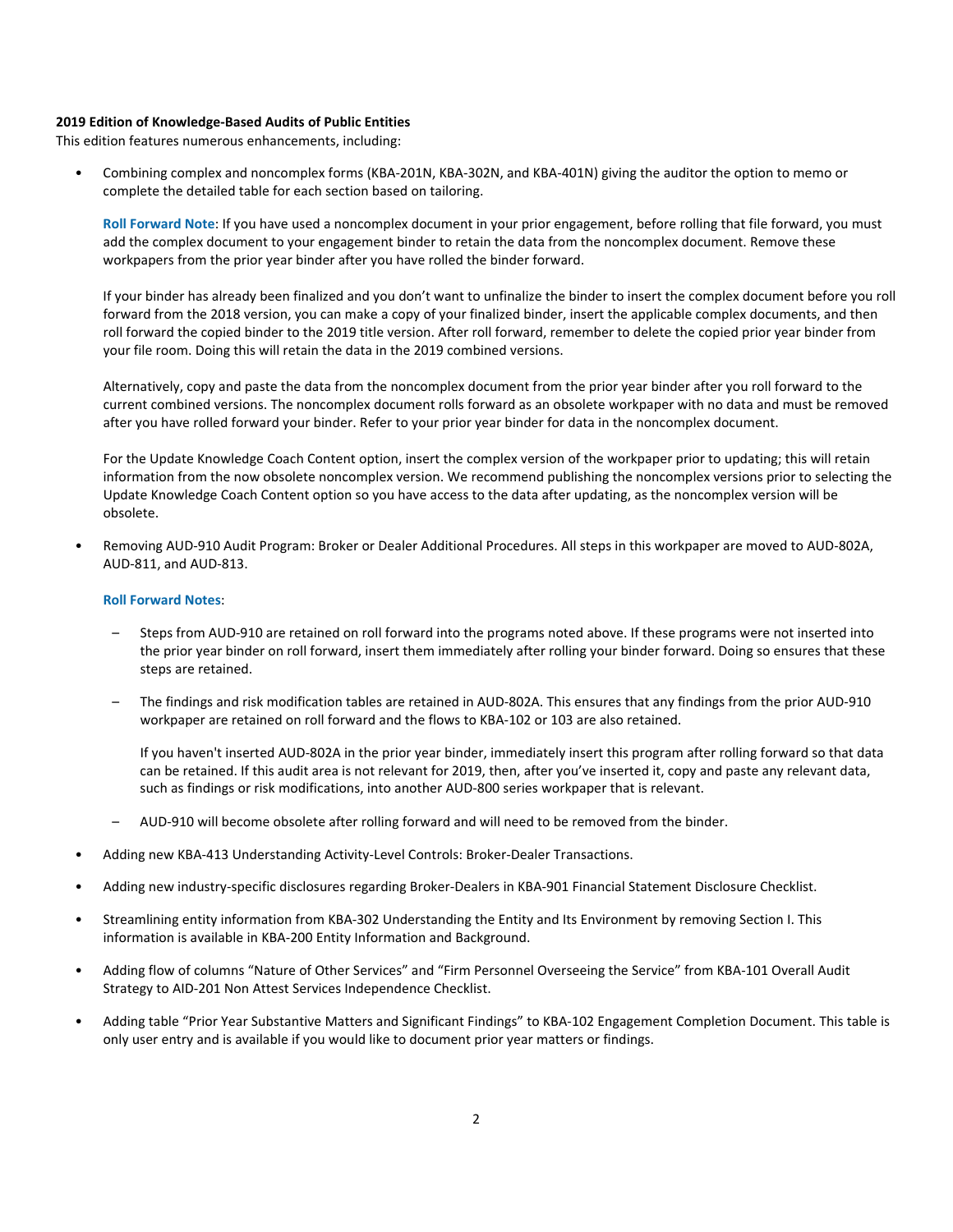- Adding the flow of question "Describe the users or expected users of the financial statements (e.g., owners, stakeholders, lenders)" from KBA-200 Entity Information and Background to KBA-301 Worksheet for Determination of Materiality, Performance Materiality, and Thresholds for Trivial Amounts.
- Adding the flow of Component Units from AID-603 Component Identification and Analysis to KBA-301 if the user has noted the Component Unit as being "Significant" in one of the four columns in AID-603.
- Adding a new column in KBA-301 in step 4: Determination of the Threshold for Trivial Amounts so you can document the trivial amount. You must manually key in this number based on the calculation, as this new column triggers the flow of the trivial amount to the materiality tables located in other forms.
- Adding a new table to trigger flow of items identified in KBA-400 Scoping and Mapping of Significant Account Balances, Classes of Transactions, and Disclosures. All items identified in table 2 or 3 of KBA-400 flow to this new table, then you can decide which to flow to KBA-103. This helps remove duplication in KBA-103.
- Modifying headers and related instructions regarding compensating controls in KBA-401 Understanding Entity-Level Controls. Due to modifications, you can no longer show or hide columns in the detailed table based on internal control tailoring questions from AUD-100. Note that column 7 will be reset on roll forward due to the content changes.
- Modifying headers and adding one new column (If Controls are Not Effectively Designed and Implemented or Are Not Operating Effectively, Describe the Risks of Material Misstatement) in KBA-402 Understanding General Controls for Information Technology in the "less complex" table. This new column contains a dynamic list of risks noted in the engagement which is similar to the functioning of KBA-400 and KBA-40X series forms.
- Adding two new Potential Error Diagnostics in KBA-502 Summary of Risk Assessments that trigger when you:
	- Add a specific risk in the risk pane, but document that both Inherent Risk and Control Risk are low.
	- Select Combined under the Planned Audit Approach column and you haven't noted that they are performing an integrated audit and not testing internal controls overall for a particular audit area in AUD-100.
- Adding a table to both KBA-902 Audit Review and Approval Checklist and KBA-905 Review and Approval Checklist: Interim Review of Financial Information to document a concurring partner review, if applicable. A tailoring question has also been added to AUD-100 that has show/hide functionality on this table in both forms.
- Adding a new missing workpaper or unnecessary workpaper diagnostic related to AID-603 based on your response to tailoring question, "Does the entity have multiple components, multiple locations, or segments that are included in the scope of our engagement?"
- Adding a new audit area, Business Combinations, throughout the title, and adding AUD-822 Audit Program: Business Combinations.
- Rewording audit area "Journal Entries and Financial Statement Review" to "Journal Entries." The Financial Statement Review steps are no longer included in AUD-814. These steps are now included in the new AUD-909 Audit Program: Financial Statement Review form.
- Adding new steps and tailoring questions to AUD-803 Audit Program: Accounts Receivable and Revenue for procedures that can be performed under ASC Topic 606.
- Adding new steps and tailoring questions to AUD-807 Audit Program: Property and Equipment, and Depreciation and AUD-811 Audit Program: Debt Obligations to document new and revised lease guidance under ASU No. 2016-02, Leases (Topic 842).
- Enhanced instructions and procedures throughout the toolset to improve workflow.
- Adding new tips regarding Omnibus Statement on Auditing Standards for the issuance of SAS-135.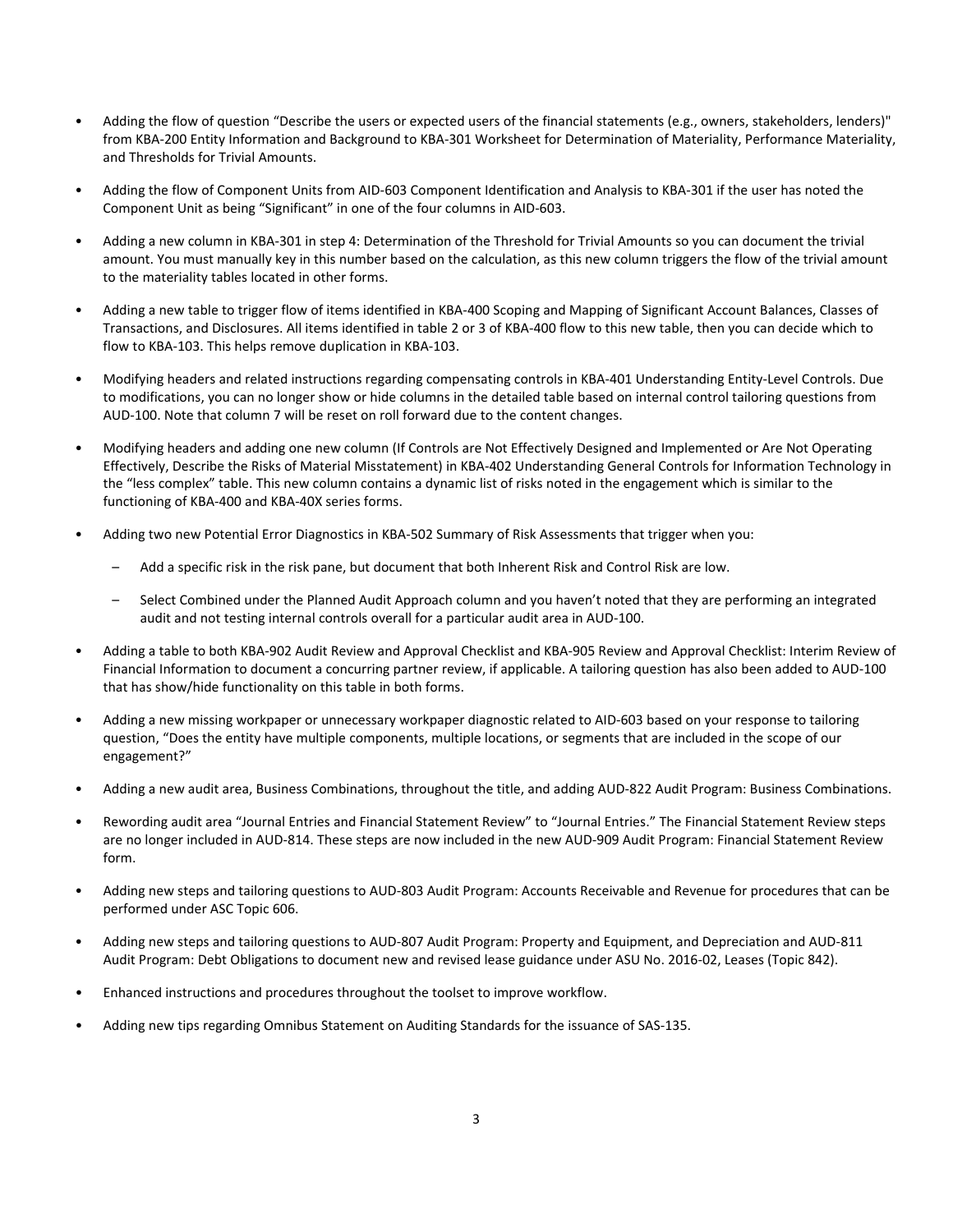- Adding new AUDs, CORs, and RESs as follows:
	- AUD-822 Audit Program: Business Combinations
	- AUD-911 Audit Program: Financial Statement Review
	- KBA-413 Understanding Activity-Level Controls: Broker-Dealer Transactions
	- KBA-901A Tax Basis Financial Statement Disclosure Checklist
	- KBA-901B Cash Basis Financial Statement Disclosure Checklist
	- AID-835 Deferred Tax Analysis
	- AID-846 Journal Entry Testing Worksheet
	- AID-910 Analytical Procedures: Final Account Balance Analysis
	- COR-822A Confirmation of Sales Terms (ASC Topic 606)
	- RES-028 Lease Checklist: Identifying a Lease (ASC 842)

[Click here](http://support.cch.com/updates/KnowledgeCoach/pdf/guides_tab/2019%20Public%20Entities%20Title%20Overview%20for%20Knowledge%20Coach%20Users.pdf) for the 2019 Audits of Public Entities Title Overview for Knowledge Coach Users.

In addition, forms and practice aids throughout have been updated to include new examples and tips, and where applicable, to take into account new literature, standards, and developments, reflected in the following current audit and accounting guidance:

- AS 4105, Reviews of Interim Financial Information, AT No. 1: Examination Engagements Regarding Compliance Reports of Brokers and Dealers
- AT No. 2: Review Engagements Regarding Exemption Reports of Brokers and Dealers
- FASB Accounting Standards Codification™ as of June 30, 2019, through Accounting Standards Update No. 2019-06
- AICPA Statement on Auditing Standards (SAS) No. 134, Auditor Reporting and Amendments, Including Amendments Addressing Disclosures in the Audit of Financial Statements

AICPA Statement on Auditing Standards (SAS) (SAS) No. 135, Omnibus Statement on Auditing Standards - 2019

#### **Important Notes:**

- Save changes to workpapers before closing the workpaper or the binder to ensure data is correctly updated.
- If Microsoft® Word crashes when using Knowledge Coach, before closing the binder, use the **Save Knowledge Coach Answers** option in the binder view under the Tools Menu. This saves all data within tables.
- You can view other Knowledge Coach Best Practices on ou[r Web](https://support.cch.com/kb/solution/000034942/sw34947) site.

# **System Requirements**

This title requires the 2019 Financial Statement Base Title. The 2019 Financial Statement Base title must be installed with one of the following versions of Engagement and Knowledge Coach.

- Engagement and Knowledge Coach v2018 with CCH ProSystem fx Engagement v2018.2.4 Update or later available [here.](https://support.cch.com/updates/Engagement/release2018/release2018.aspx) To identify the version you are running, go to the Help > About window in the application.
- Engagement and Knowledge Coach v2019 or newer.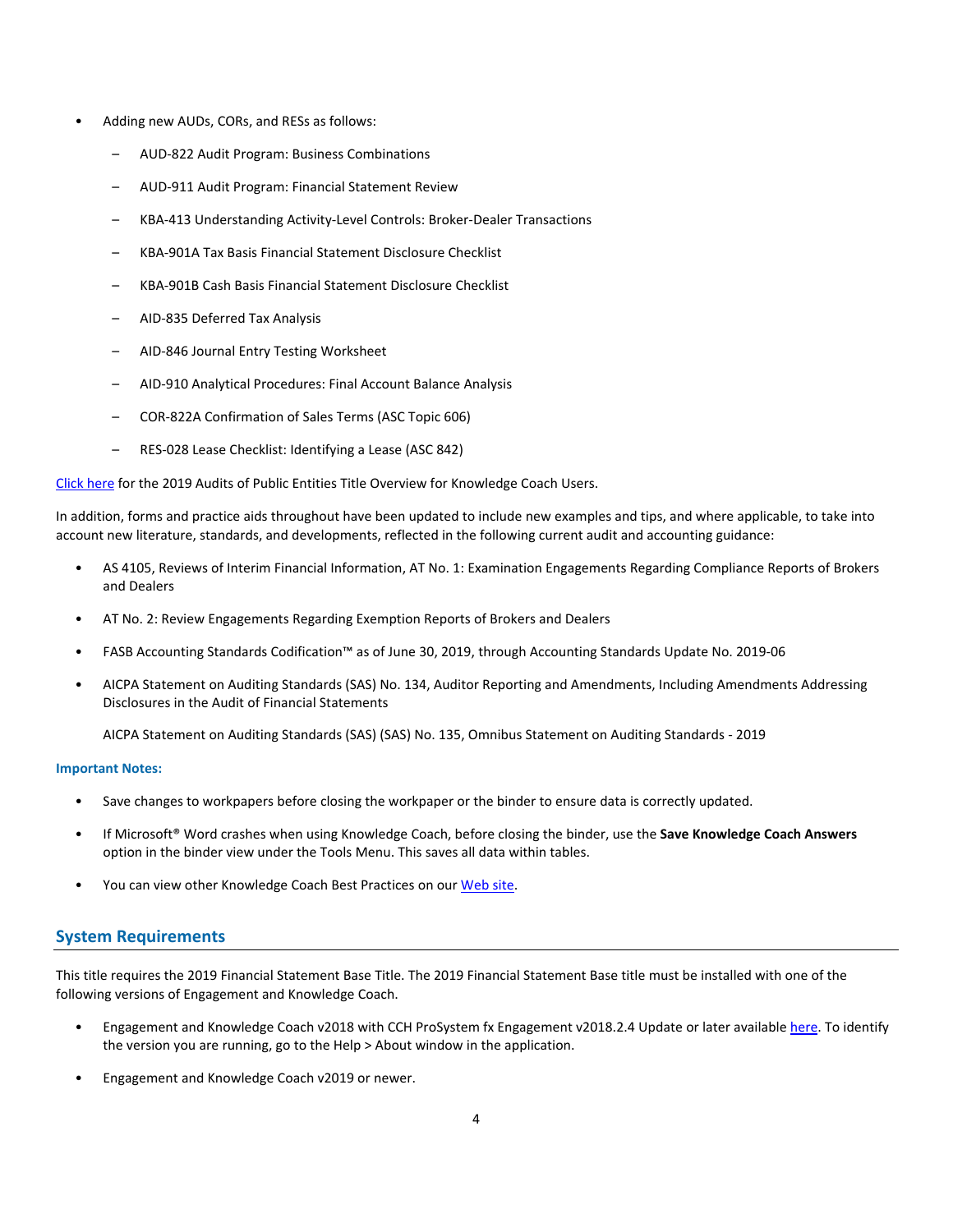If you are upgrading from Engagement v7.1 or older, please contact [Technical Support.](https://support.cch.com/contact)

A minimum of 4GB of RAM is required for optimal performance when opening and navigating Knowledge Coach workpapers.

#### **License Requirements**

This title requires the Knowledge-Based Audits of Public Entities license. Users who do not have a license for this title cannot use Knowledge Coach functionality in workpapers.

For information on updating your licensing, see [How do I add or update CCH ProSystem fx Engagement Licenses?](https://support.cch.com/kb/solution.aspx/sw3937) on our Support Web site.

For more information on assigning licenses, see [How do I assign Engagement Licenses?](https://support.cch.com/kb/solution.aspx/sw3943) on our Support Web site.

#### **Download Instructions**

To use this title on Engagement and Knowledge Coach v2018, apply the CCH ProSystem *fx* Engagement v2018.2.4 Update to all computers, including Admin and terminal servers, before installing the title. Review the update'[s release notes](https://d2iceilwdglxpz.cloudfront.net/release_notes/CCH%20ProSystem%20fx%20Engagement%202018.2.4%20Release%20Notes.pdf) for more deployment information.

To download this title:

- 1. Navigate to the [Knowledge Coach Updates](http://support.cch.com/updates/KnowledgeCoach) section of the Engagement Support Web site.
- 2. Select the Knowledge Coach Series. The series are arranged by title type, then industry.
- 3. Click **Download File** next to the title you want to download.

**Note**: On some occasions the content package file (.KCP) will download with the extension changed to .ZIP. If this occurs, change the extension of the downloaded file to KCP using all capital letters.

You must install the 2019 Financial Statement Base title before installing the 2019 Knowledge Based Audits of Public Entities.

The Financial Statement Base title is also available on th[e Knowledge Coach Update](http://support.cch.com/updates/KnowledgeCoach) Web site.

The Knowledge Coach Content Package (KCP) download is a proprietary file that must be installed from within Engagement. Save this KCP file to a location on your local drive, and then follow the installation instructions below.

# **Installation Instructions**

See [How do I add a new CCH® ProSystem fx® Knowledge Coach title to CCH® ProSystem fx® Engagement?](https://support.cch.com/kb/solution/000033707/sw30271) for instructions on installing a new Knowledge Coach title.

#### **Online Permission Key**

Permission key files can be downloaded from our [Web](https://prosystemfxsupport.tax.cchgroup.com/permkey/download.aspx) site or when adding or updating the new licenses in Engagement v2018 and higher. After updating the license file in the Engagement Admin module, licenses must be assigned to the staff who will use 2019 Knowledge-Based Audits of Public Entities.

If you have not already established a Single Sign-on (SSO) account with Customer Service, we urge you to do so at this time.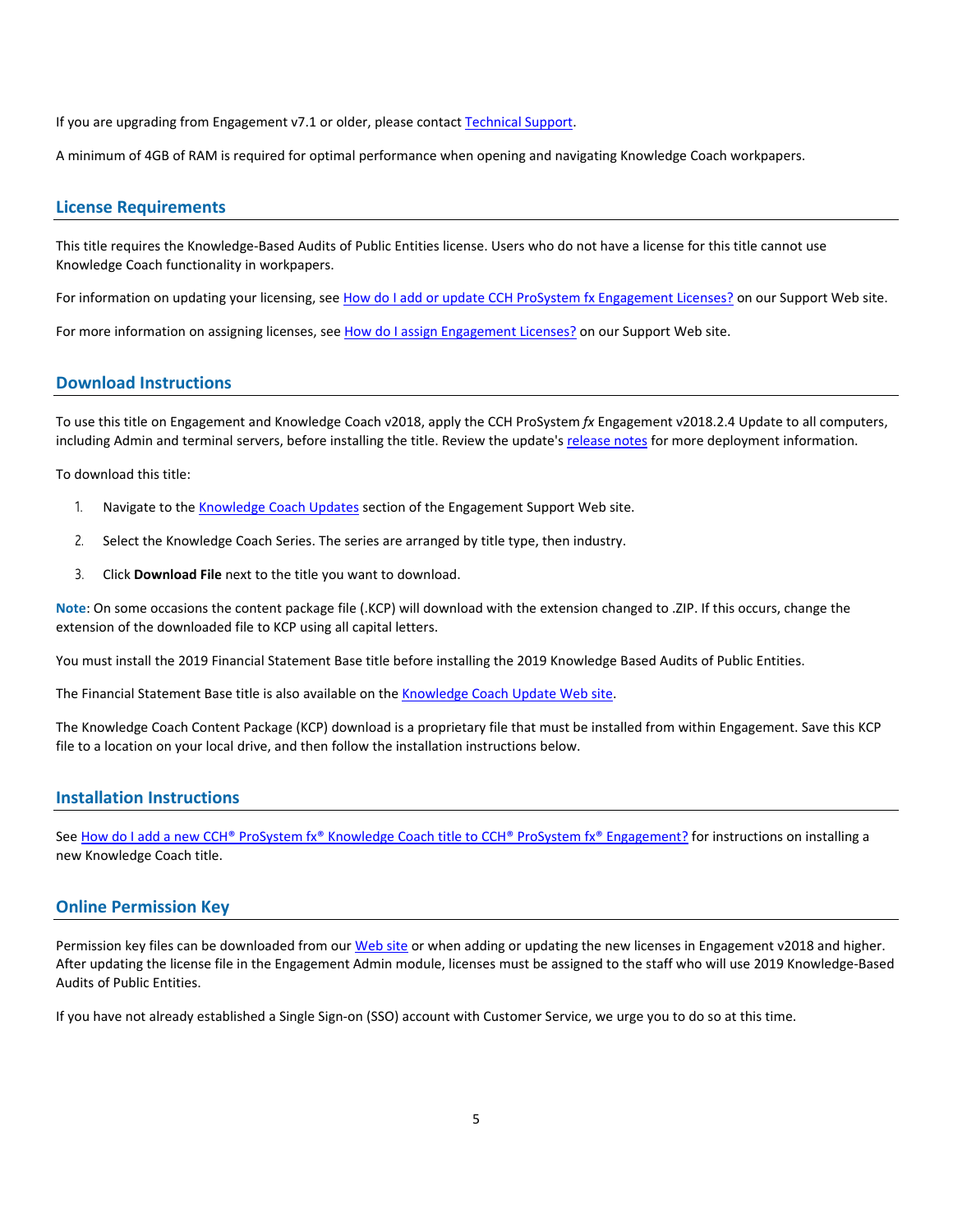# **CCH® Accounting Research Manager®**

CCH's Accounting Research Manager (ARM) is the most comprehensive, up-to-date, and objective online database of financial reporting literature. It includes all authoritative and proposed accounting, auditing, and SEC literature, plus independent, expert-written interpretive guidance.

Available on ARM, the Knowledge-Based Audits of Public Entities Guide helps you comply with the most recent professional standards and guidance for conducting audits of public entities. It integrates the use of practice aids, tools, and other resources with its guidance. This publication supplements and complements the Knowledge-Based documents that are available in Knowledge Coach.

If you subscribe to an ARM library that includes public content, you can link directly to source material from Resources within Knowledge Coach documents. These links have been updated to refer to the accounting standards under the FASB Accounting Standards Codifications. Also, if you subscribe to the Knowledge-Based Audits of Public Entities Guide on ARM, you can take advantage of references to the guide material from within the Knowledge Coach documents.

With Accounting Research Manager, you maximize the efficiency of your research time, while enhancing your results. Learn more about our content, our experts, and how you can request your free trial by visiting the [Accounting Research Manager Web](http://www.accountingresearchmanager.com/) site. You can also access the Accounting Research Manager Web site by selecting **Engagement > Binder Window > Shortcuts Bar > Guidance tab**.

# **Using Your Knowledge Coach Content**

To use your Knowledge Coach workpaper templates, do the following:

- 1. Open a binder in Engagement.
- 2. Select the workpaper tab into which you would like to insert the workpaper.
- 3. Select **New Knowledge Coach Workpaper** from the toolbar or File menu.
- 4. Select the new Knowledge Coach title with the content you would like to use. You can only select titles you have installed. The information displayed changes to reflect the workpaper organization available for the selected title.
- 5. Select the Knowledge Coach workpapers to insert into your binder and click **OK**.
- 6. In the Selected Workpaper Properties window, add a workpaper index in the Index field and make any Name modifications that are needed. You can also modify the tab location or the roll forward settings for each workpaper.
- 7. Click **OK**. The integrated Knowledge Coach workpaper is now inserted into your engagement binder.

**Note**: For more information on how to use Knowledge Coach workpapers in your binder, see the Knowledge Coach User Guide.

# **Additional Information on Knowledge Coach and the KBA Methodology**

#### **Knowledge-Based Audit (KBA) Methodology**

This methodology allows the results of one set of procedures to become the input for the next. The key components of the KBA methodology include:

- An overview that guides auditors through the methodology.
- Knowledge-Based Audit documents, integral to the risk assessment and overall audit processes, which contain steps and procedures required by U.S. GAAS.
- Customizable Audit Programs that take auditors through related steps and procedures.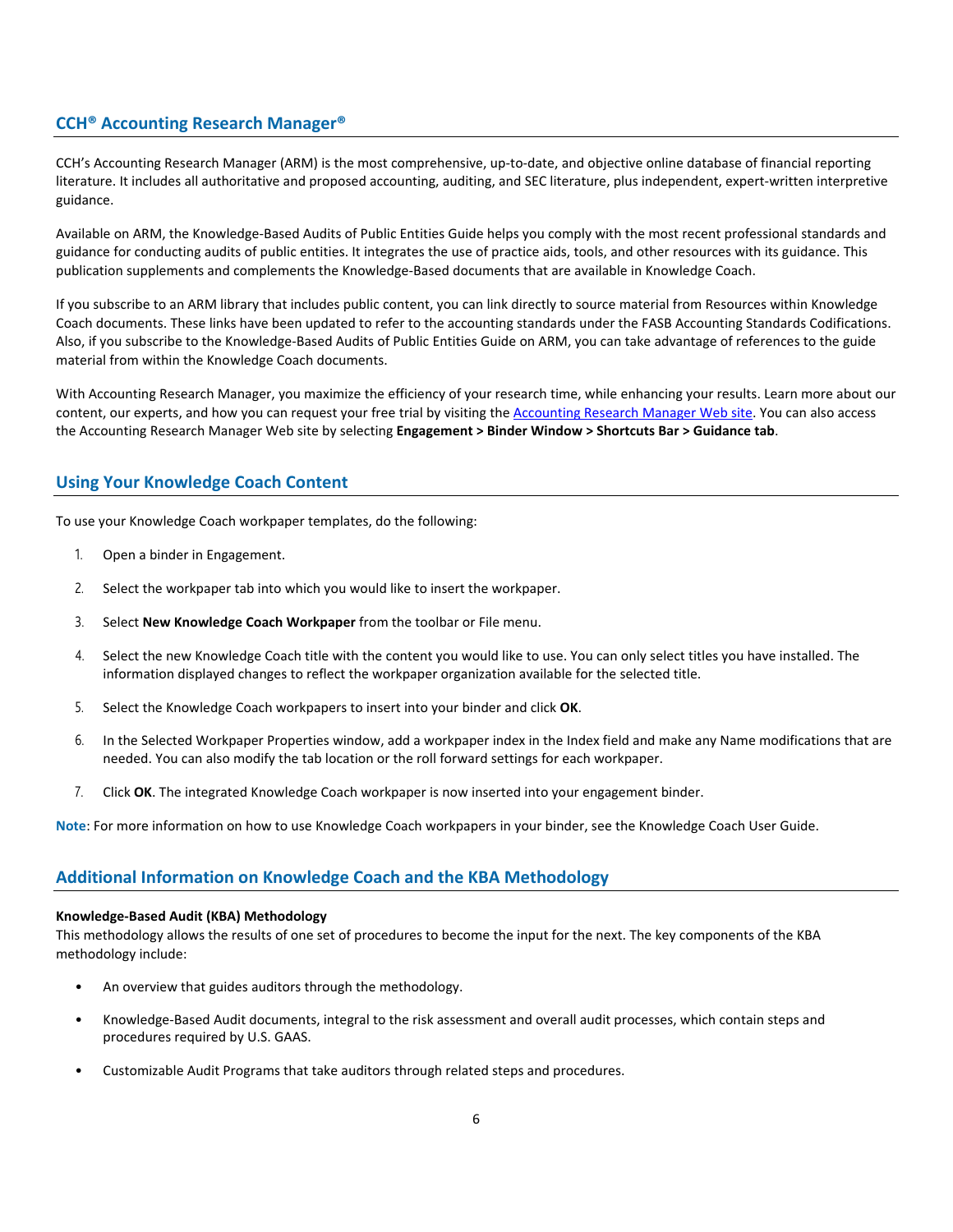- Practice aids to help auditors complete steps or processes outlined in the Knowledge-Based Audit documents and Audit Programs.
- Auditor's reports that provide a variety of sample auditor's opinions on audited financial statements.
- Correspondence documents that provide sample letters to be used to comply with U.S. GAAS requirements and in many other common situations.
- The AICPA's Auditing Standards Board's (ASB) Risk Assessment Standards The practice aids and tools in the 2019 Knowledge-Based Audits of Public Entities are designed around the AICPA's risk assessment and clarified standards to assist auditors of commercial entities by:
	- Facilitating compliance with GAAS
	- Encouraging more effective audits through tailored audit programs and comprehensive practice aids
	- Helping auditors to focus on and respond to identified audit risks
	- Enhancing audit documentation

#### **CCH® ProSystem fx® Knowledge Coach**

Knowledge Coach functionality allows auditors to use the Knowledge-Based-Audit methodology more efficiently by eliminating the need for duplicate entry of the same information, tailoring audit documentation to each particular engagement, and documenting the link between risks identified and procedures performed. AUD-100 Tailoring Question is a document in Knowledge Coach that presents engagement-level questions designed to aid in tailoring the engagement documentation to fit each client. Completing the questions helps the auditor avoid duplication and unnecessary workpapers.

**Note:** Before you begin your audit, review the guidance in AUD-101 Overall Audit Program. This workpaper is your road map through a Knowledge-Based Audit methodology. Start your audit with AUD-100 Tailoring Question Workpaper and AUD-101 Overall Audit Program.

- **Risks** can be captured via the Risk Summary task pane from any Knowledge Coach workpaper by the current editor of KBA-502 Summary of Risk Assessments. This allows you to continuously assess risks during the engagement. Several workpapers prompt you to consider the presence of risks, but the Risk Summary task pane must be used to document those risks. All documented risks flow to the Risk Summary. To ensure risks show in findings tables, select the *workpaper identified in* field of the Risk pane.
- **Information Flow** helps reduce the time spent duplicating information across forms. In addition, the flow of consistent information ensures that information and updates to information are not missed between workpapers. Drill-down functionality helps the user navigate quickly to the source of the information, aiding in the review of the audit file.
- **Diagnostics** help track unresolved issues like unanswered questions, incomplete risks, program steps not linked to risks or relevant assertions, missing workpaper, and more.
- Links to Accounting Research Manager (ARM), if you subscribe to an ARM library that includes audit content, link directly to source material from Resources within Knowledge Coach workpapers. These links have been updated to reference the accounting standards under the FASB Accounting Standards Codifications and the auditing standards issued by the AICPA. Also, if you subscribe to the Knowledge-Based Audits of Commercial Entities Guide on ARM, you can take advantage of links to the audit guide material from within the Knowledge Coach documents.
- **Interpretive Guidance** is integrated in each Knowledge Coach template through the Tips view of each new task pane. Informational features include Practice Points, Examples, Optional Workpapers, and Resources to help auditors work more effectively and efficiently. You can also navigate from Resources within a document or the tip pane directly to CCH's Accounting Research Manager and industry audit guides by simply clicking on the reference.